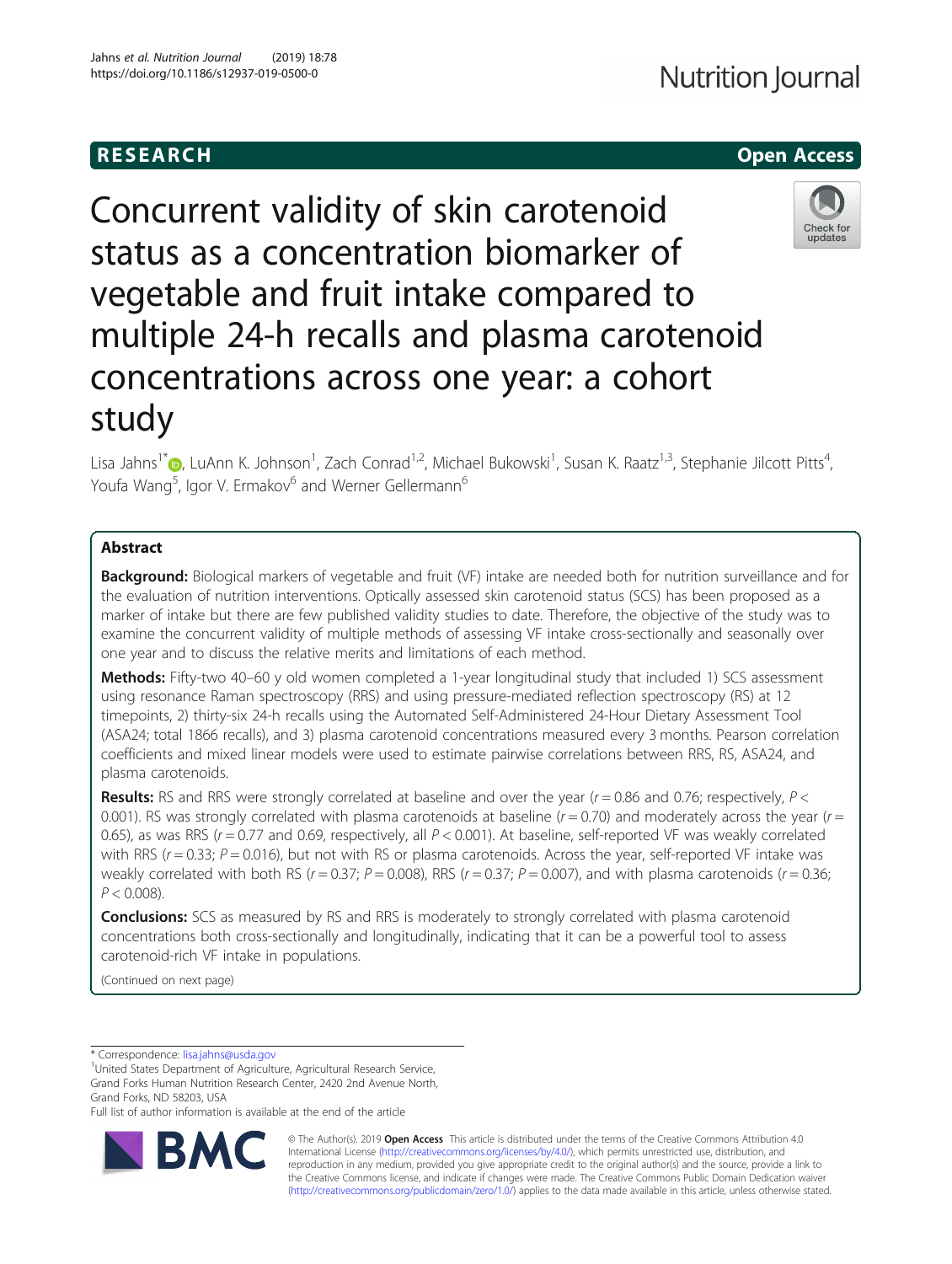(Continued from previous page)

Clinical trial registry: This trial was registered at [ClinicalTrials.gov](http://clinicaltrials.gov) as NCT01674296.

Keywords: Resonance Raman spectroscopy, Reflection spectroscopy, Skin carotenoids, Biomarkers, Vegetables, Fruits, ASA24 Dietary Assessment Tool, Dietary intake, Women, Cohort study

### Background

Adequate vegetable and fruit (VF) intake is associated with reduced risk of several chronic diseases [[1\]](#page-6-0). Yet in many populations intake is either declining [[2\]](#page-6-0) or remaining stable at insufficient amounts [\[3](#page-6-0)]. Despite large investments in initiatives like the 5-A-Day program [\[4,](#page-6-0) [5\]](#page-6-0), increasing VF intake still confounds clinicians and public health nutrition professionals. Accurately measuring VF intake is crucial for population surveillance and for evaluating the efficacy of interventions, but a key dilemma in this pursuit has been inherent bias and error in selfreported measurement tools such as food frequency questionnaires, food records, and 24-h recalls [\[6](#page-6-0)].

There is a need for biological markers of dietary intake [[7\]](#page-6-0). Ideally, a biomarker would pass through the body unaffected and be recovered in its entirety. To date, no such recovery biomarker exists for VF, but concentration biomarkers have been identified. Concentration biomarkers reflect the status of the marker of interest in the body and therefore are affected by individual differences in absorption, transport, and metabolism [\[7](#page-6-0)]. The Institute of Medicine called blood carotenoid concentrations the best biomarker of VF intake [\[8\]](#page-6-0); however, collecting and analyzing blood carotenoids is prohibitive for many studies. Optically-assessed skin carotenoid status (SCS) has been proposed as a concentration biomarker of carotenoid intake for monitoring VF intake and for assessing change in VF intake as a result of interventions [[9\]](#page-6-0). SCS has favorably compared to carotenoid content of biopsied skin [\[10](#page-6-0), [11](#page-6-0)] and to blood carotenoid concentrations [[10,](#page-6-0) [12\]](#page-6-0). SCS was also responsive to changes in VF intake in a controlled feeding study [[13\]](#page-6-0). Seasonal differences in sun exposure and VF intake are purported to affect SCS, but the literature is mixed [[13,](#page-6-0) [14\]](#page-6-0).

There are two methodologies for measuring SCS; resonance Raman spectroscopy (RRS) [\[15](#page-6-0), [16\]](#page-6-0) and reflection spectroscopy (RS) [\[9,](#page-6-0) [16,](#page-6-0) [17](#page-6-0)]. RRS has been used in most of the existing studies and found to be representative of longer-term intake than blood carotenoid concentrations, perhaps by  $1-2$  weeks  $[10, 15, 18, 19]$  $[10, 15, 18, 19]$  $[10, 15, 18, 19]$  $[10, 15, 18, 19]$  $[10, 15, 18, 19]$  $[10, 15, 18, 19]$  $[10, 15, 18, 19]$  $[10, 15, 18, 19]$ . RS represents an improvement over RRS as it corrects for effects of residual chromophores like blood and melanin in the skin [[16\]](#page-6-0). RS was validated against plasma carotenoids in a racially/ethnically diverse sample [[20](#page-6-0)] and is correlated with RRS [[16](#page-6-0)]; yet, to the best of our knowledge, no studies have cross-validated multiple objective measures of VF intake (RRS, RS, and plasma carotenoid concentrations) and subjective measures of VF intake (self-report). This represents an important research gap that can be used to improve assessment of VF intake and change data.

Therefore, the purpose of this study was to examine the concurrent validity of multiple methods of assessing VF intake. We estimated baseline and yearlong pairwise correlations between 4 methods of assessing VF intake: 1) plasma carotenoid concentration, 2) multiple 24-h recalls, 3) RRS, and 4) RS. A secondary aim of the study was to examine potential seasonal differences in the measurements obtained using each method.

### Subjects and methods

## Study design and subjects

The present study reports a secondary outcome using data from an existing study and should be considered exploratory. The study sample consisted of 52 mid-life women who completed the Life in all Seasons (LENAS) study. LENAS utilized a closed cohort design and was conducted in two groups between July 2012 and July 2014. The study was designed to measure seasonal changes in diet, physical activity, and body composition over a 1-year period. Details have been reported elsewhere [[21](#page-6-0), [22](#page-7-0)]. Seventy-three women attended informational meetings and 61 signed informed consents. Fifty-four women began the study and two dropped out due to time constraints. Briefly, over a 1 year period, women completed 24-h diet recalls (24-HR) every 10 days at home, had their SCS measured 12 times (monthly), and had plasma collected 4 times (once every three months at the midpoint of each season). Individuals were recruited by advertisements posted at the University of North Dakota and the surrounding area. Inclusion criteria were ages 40–60 years, body mass index (BMI; kg/ m2 ) between 18 and 35, access to high-speed internet, and weight being stable for the previous 6 months (no more than  $\pm$  4.5 kg). The majority (96%) of the participants were non-Hispanic white, with a mean age of  $49.4 \pm 0.8$  years and mean BMI of  $26.5 \pm 0.6$ ; 33% were affected by overweight and 23% by obesity [\[21\]](#page-6-0). None of the participants reported current smoking. The study protocol was approved by the Institutional Review Board of the University of North Dakota and all participants provided informed written consent.

# Skin carotenoid measurements

Skin carotenoid measurements were taken by both RRS and RS twelve times over the year, approximately one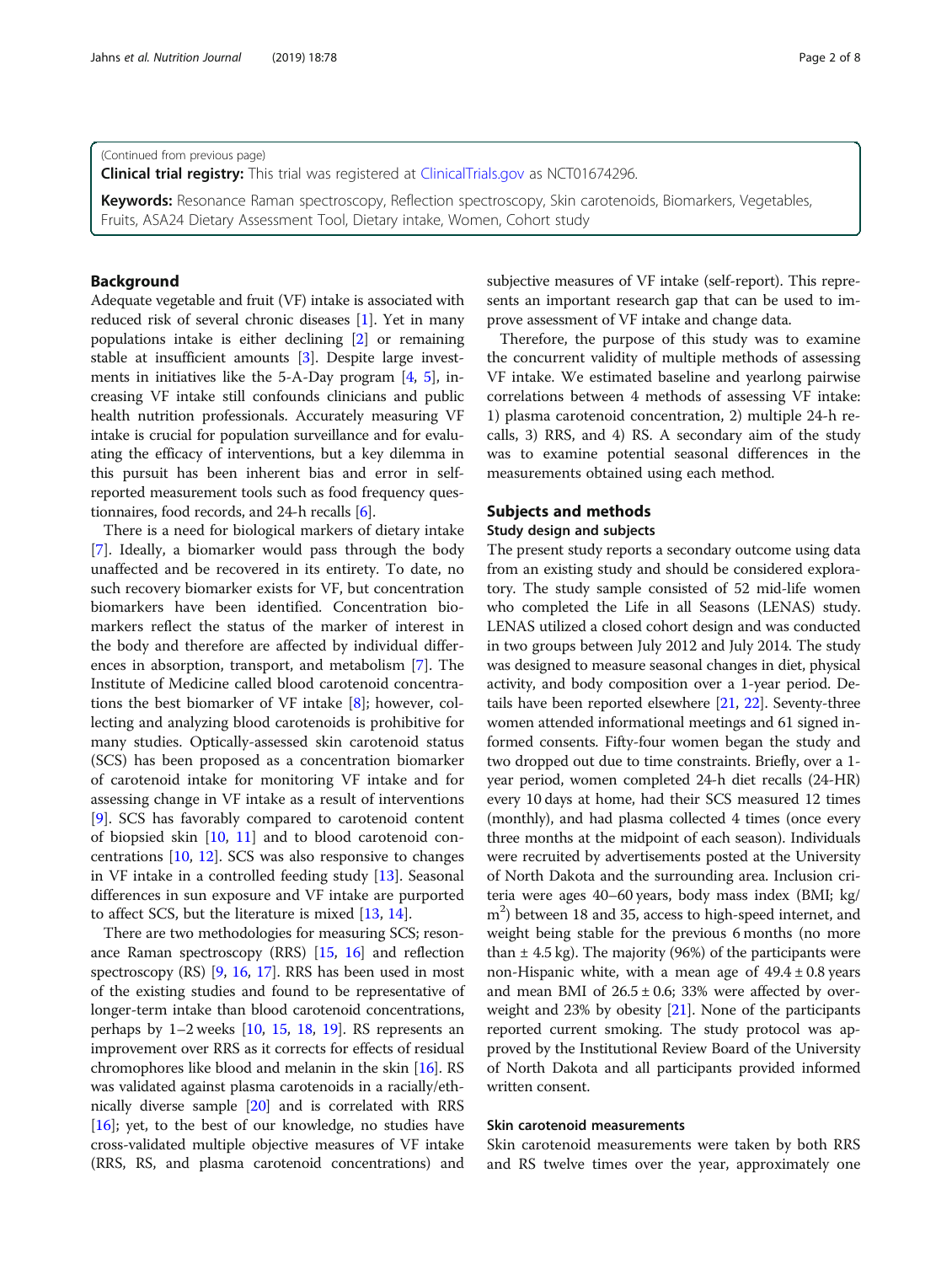month apart. The two devices used were built by the authors (IVE and WG) for use with nutrition studies. RRS uses a 488 nm solid-state laser for blue light excitation of the tissue carotenoids. The laser light is directed onto the skin via optical fiber delivery and a collection module is placed in contact with the palm of the hand. Light backscattered from the skin is routed via a second fiber to a spectrograph interfaced with a cooled charge coupled device detector array. The recorded spectrum is analyzed for resonance Raman response of the skin carotenoids at their carbon double bond (C=C) frequency at  $1525 \text{ cm}^{-1}$ , which appears at around 527 nm in the Raman spectrum. Since almost all carotenoid subspecies contribute almost equally to this frequency (excluding phytoene and phytofluene) [[11](#page-6-0)], RRS intensity can be used as a measure for total carotenoid content. The instrument sensitivity was checked daily against a calibration standard (sodium nitrate), and individual skin carotenoid RRS intensities were calibrationadjusted. The intraindividual variability between the 3 scans is 5% on this instrument.

Instead of a laser, the RS methodology uses a broadband white light to measure skin carotenoids and other chromophores like melanin and hemoglobin directly through their respective absorptions in the 400–750 nm spectral window [[17](#page-6-0)]. The reflected light is routed to a spectrograph coupled with a room-temperature detector array. The subject applies gentle pressure against a lens to temporarily squeeze blood out of the tissue that reduces potentially confounding effects of chromophores such as hemoglobin. The data processing algorithm also adjusts for the potentially confounding effects of melanin and tissue scattering. In this study, a prototype instrument was used that took measurements in the thumb; current commercially available technology takes measurements in the fingers. The intra-individual variability of the prototype instrument varies between 0.5 and 14%, depending on the individual. Each individual's palm (RRS) and thumb (RS), were scanned 3 times and the average value used in the analysis.

#### Dietary intake of vegetables, fruits, and carotenoids

Approximately every 10 days, participants completed an online dietary recall using the US National Cancer Institute (NCI)'s Automated Self-Administered 24-h Dietary Assessment Tool (ASA24–2011) [\[23](#page-7-0), [24\]](#page-7-0). ASA24 prompts individuals to record everything consumed in the previous 24 h from midnight to midnight using detailed probes and has been validated against interviewer-administered 24-h recalls and actual intakes [\[25,](#page-7-0) [26](#page-7-0)]. Provided reports included servings of VF derived from the USDA Food and Nutrient Database for Dietary Studies 4.0 [[27](#page-7-0)] and the USDA MyPyramid Equivalents Database 2.0 [\[28\]](#page-7-0), and dietary carotenoids (mg) estimated using data from the USDA Standard Reference 22 [\[29\]](#page-7-0) database. Participants completed a total of 1866 diet recalls with a 92% response rate for all 36 recalls (range 33–37); no recalls were excluded as day-to-day variation in intake was expected over the course of the year. Participants were not provided feedback or results from their recalls.

# Blood sample and carotenoid analysis

At the midpoint of each meteorological season [summer (July), fall (October), winter (January), and spring (April)], fasting blood samples were taken by a trained phlebotomist, centrifuged and immediately stored at − 80 °C. Human plasma carotenoid (α-, β- carotenes, β-cryptoxanthin, lycopene and lutein/zeaxanthin) analysis was performed using Bukowski, et al's "dilute-and-shoot" [\[30\]](#page-7-0) method by LC-MS/MS (LCMS-8050, Shimadzu). Under reduced lighting a 10 μL aliquot of human plasma was combined with 990 μL of methanol containing internal standard and was centrifuged to remove protein. The supernatant was transferred to 1-mL amber glass vial for analysis. A volume of 25 μL was injected onto a C-30 column (YMC Carotenoid,  $10 \times 2$  mm, 3 µm particle size) with an initial 9:1 methanol water mobile phase, which concentrated analytes on the front of the column, allowing for the removal of phospholipid interferences that suppress ionization. After the washout period, the mobile phase transitioned over two minutes to 70:20:10 acetonitrile: methylene chloride: methanol (20 mM ammonium acetate, 0.3% acetic acid). Analytes were eluted over 35 min following the order observed by Melendez-Martinez [\[31](#page-7-0)] and were quantitated against the internal standard of tocol. This method was validated by analysis of all three levels of NIST SRM 968e. Measured values for all analytes were within the stated tolerance for this SRM.

As an additional validation step, a set of standard addition experiments were performed. Four aliquots of plasma were spiked with increasing levels of the analytes from a standard solution. The measured concentrations for these samples were plotted against the size of the spike added to the plasma and fit with a linear regression. The y-intercepts for these regressions agreed within 2–5% of the measured concentrations for the unspiked plasma sample. This indicated that there were no matrix effects or artifacts from sample preparation.

#### Statistical analysis

RRS, RS, and self-reported dietary VF and carotenoid values are presented as means  $\pm$  standard error of the mean (SEM). Plasma carotenoid values were skewed according to the Kolmogorov-Smirnov test, so values were log-transformed for analysis. Back-transformed means -1SEM, +1SEM are presented.

Effects of season were tested using mixed linear models, in which season was the fixed effect and participant was the random effect. For RRS, RS and self-reported dietary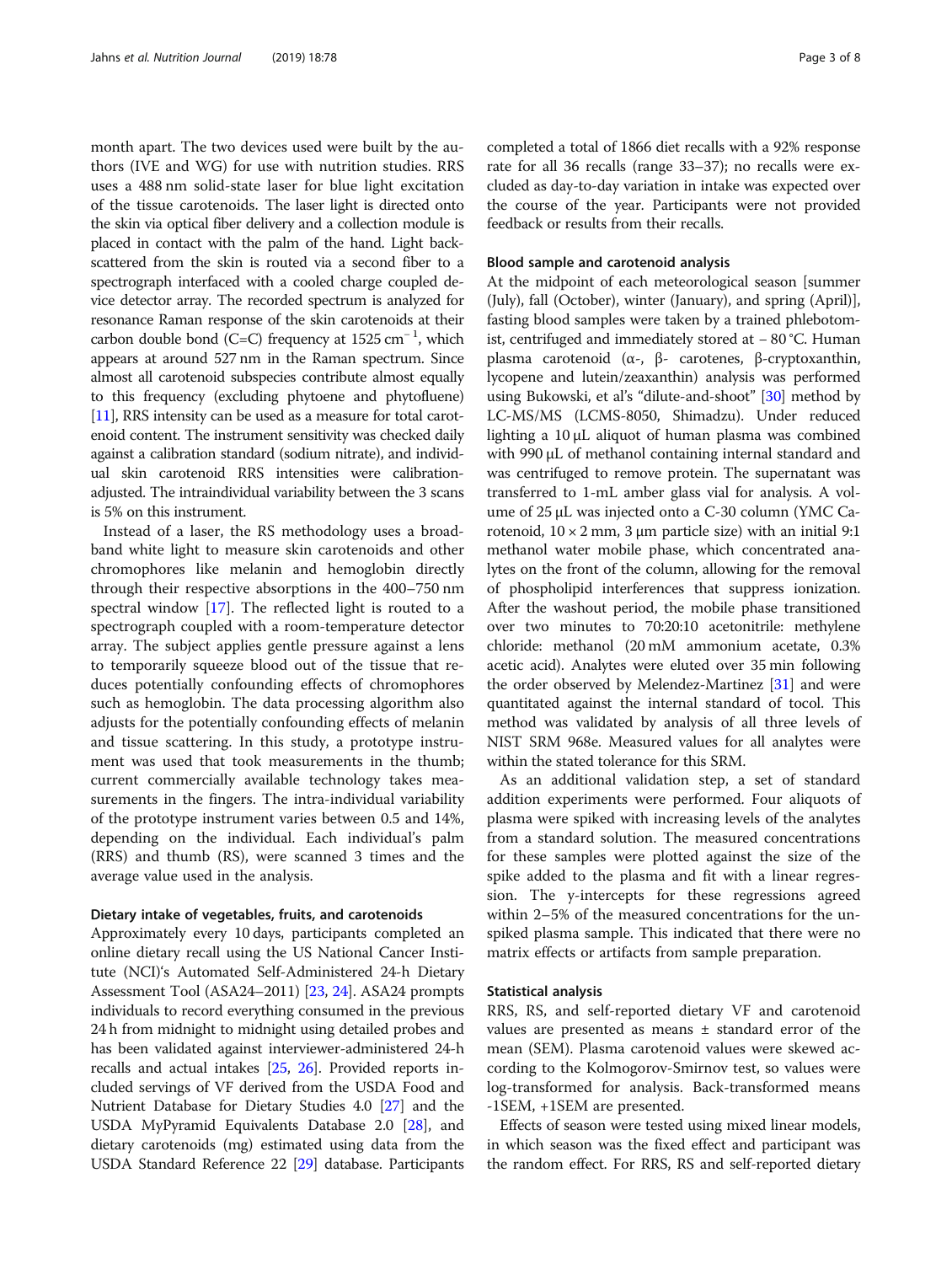VF and carotenoid values, multiple measurements obtained for each participant during each season were averaged and used as the dependent variable in the model. If the overall model was significant, Tukey's contrasts were used to make pairwise comparisons among all seasons.

Pairwise correlations between baseline measures of carotenoid status and intake and VF intake obtained by the 4 methods (i.e. RRS, RS, plasma, and self-report) were estimated using Pearson correlations.

Finally, we examined the relationship of optically assessed SCS to self-reported dietary intake and to total plasma carotenoid concentrations across 1 year. To assess the correlation between plasma and skin carotenoids, we used the skin carotenoid measurements from the same day that blood was drawn (4 time points; once each season). For the correlation of plasma and dietary carotenoids, we used the closest dietary recall preceding the blood draw. To assess correlation between SCS and dietary carotenoids, we used the closest preceding dietary recall at each month (12 time points; once each month). Maximum likelihood estimation was used to calculate the overall correlation of each pair of variables of interest using all available measurements. The method used [[32\]](#page-7-0) provides estimates of both the withinindividual correlation and the between-individual correlation across the course of the study and correctly accounts for the multiple measurements on each subject. The relationship between RRS and RS was further investigated by fitting a

mixed effects linear model (Fig. 1). In the model used, referred to as a random slopes model, the overall slope was modeled as a fixed effect while allowing for a random deviation from the overall slope for each individual. The correlation between observations arising from each individual was also accounted for in the model, and BMI was included as a covariate. All analyses were conducted using SAS version 9.4; (SAS Institute, Inc., Cary, North Carolina) and a P value of < 0.05 was considered significant. As adapted from Mukaka for studies related to medical research [\[33](#page-7-0)], the interpretation of the correlation coefficients was as follows:  $0.00-0.49$  = weak,  $0.50-0.69$  = moderate, and  $0.70+$  = strong.

# Results

# Seasonal differences in study variables

There were no seasonal differences in RS intensities  $(P = 0.500)$ ; however, RRS scores were marginally lower in summer than in spring or fall  $(P < 0.001)$  $(P < 0.001)$  $(P < 0.001)$  (Table 1). Total plasma carotenoid concentrations also differed marginally by season ( $P = 0.025$ ), with the lowest occurring in summer and the highest occurring in spring. Neither self-reported VF  $(P = 0.441)$  nor self-reported carotenoid intake ( $P = 0.983$ ) differed by season.

# Correlations between RS and RRS

At baseline, RS and RRS were strongly correlated ( $r = 0.86$ ;  $P < 0.001$ ). Figure 1 displays the relationship between RS



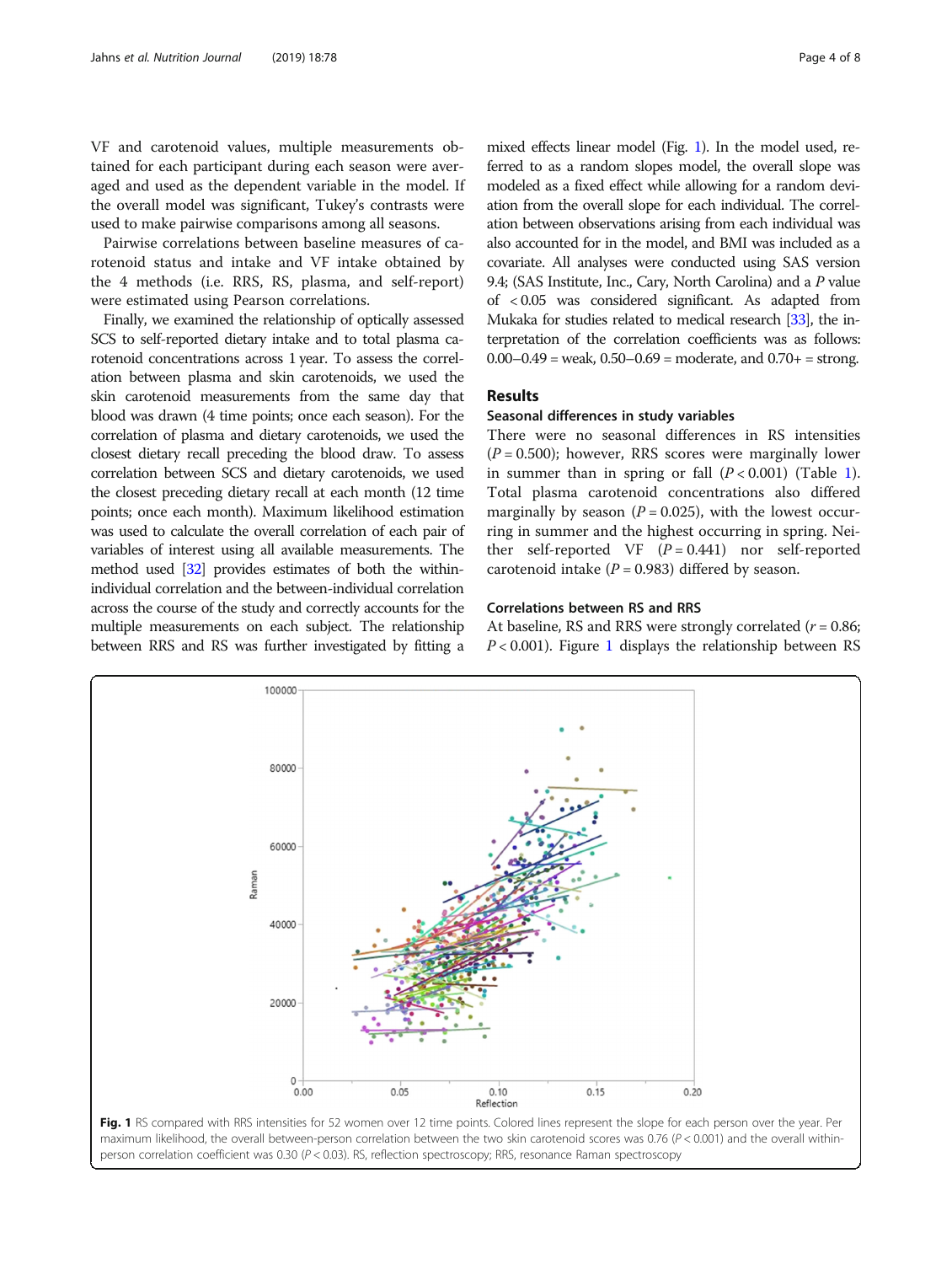<span id="page-4-0"></span>**Table 1** Mean ( $\pm$  SEM) values of study variables by season among US women ( $N = 52$ ) living in North Dakota, USA

|                                              | Spring                      | Summer               | Fall                           | Winter                         | $P$ -value |  |  |  |  |
|----------------------------------------------|-----------------------------|----------------------|--------------------------------|--------------------------------|------------|--|--|--|--|
|                                              | Mean $\pm$ SEM              |                      |                                |                                |            |  |  |  |  |
| Skin carotenoid status                       |                             |                      |                                |                                |            |  |  |  |  |
| RRS intensities <sup>b</sup>                 | $38.238^x \pm 2617$         | $34.629' \pm 1910$   | $37.044^{\times} \pm 2043$     | $36.563^{xy} \pm 1818$         | < 0.001    |  |  |  |  |
| RS intensities <sup>b</sup>                  | $0.091 \pm 0.004$           | $0.087 \pm 0.004$    | $0.088 \pm 0.004$              | $0.088 \pm 0.004$              | 0.500      |  |  |  |  |
| Dietary Intake <sup>a</sup>                  |                             |                      |                                |                                |            |  |  |  |  |
| Vegetable and fruit (g/d)                    | $188 + 16$                  | $220 + 16$           | $194 + 16$                     | $187 + 18$                     | 0.441      |  |  |  |  |
| Dietary carotenoids (mg/d)                   | $12.1 \pm 0.76$             | $12.0 \pm 0.97$      | $11.9 \pm 0.72$                | $11.9 \pm 1.11$                | 0.983      |  |  |  |  |
|                                              | Geometric mean -1SEM, +1SEM |                      |                                |                                |            |  |  |  |  |
| Total plasma carotenoids (µM/L) <sup>c</sup> | 2.53: 2.36. 2.71 $\times$   | 2.26: 2.11, 2.42 $y$ | 2.46: 2.30, 2.64 <sup>xy</sup> | 2.34; 2.18, 2.51 <sup>xy</sup> | 0.025      |  |  |  |  |

aMeasured by the Automated Self-Administered 24-Hour (ASA24) Dietary Assessment Tool at 36 times over the year

<sup>b</sup>Measured at 12 times over the year

<sup>c</sup>Measured at 4 times over the year

•Analyzed carotenoids were α- and β-carotene, β-cryptoxanthin, lycopene, lutein and zeaxanthin.

x,y, Values between seasons with the same superscript letters are not significantly different  $(P > 0.05)$  by Tukey contrasts.

RS, reflection spectroscopy.

RRS, resonance Raman spectroscopy.

and RRS over the year. Based on the mixed linear model fit of the data, the between-person correlation was strong  $(r = 0.76; P < 0.001)$ , but the overall within-person correlation was weak ( $r = 0.30$ ;  $P = 0.03$ ). Each individual's slope is displayed and within-person correlations ranged from  $r = -0.71$  to 0.87; median:  $r = 0.30$ .

# Baseline and full-year pairwise correlations

Baseline and between-individual correlations across the year are presented in Table 2. RS was strongly correlated with plasma carotenoids at baseline  $(r = 0.70; P < 0.001)$ , but moderately across the year ( $r = 0.65$ ;  $P < 0.001$ ), as was RRS ( $r = 0.77$  and 0.69, respectively;  $P < 0.001$ ). At baseline, self-reported VF was weakly correlated with RRS ( $r = 0.33$ ;  $P = 0.016$ ) but not with RS ( $P = 0.053$ ) or plasma carotenoids  $(P = 0.050)$ . Across the year, self-

reported VF intake was weakly correlated with RS and RRS ( $r = 0.37$  for both;  $P < 0.01$ ), and with plasma carotenoids ( $r = 0.36$ ;  $P = 0.008$ ). Dietary carotenoids were not correlated with RS  $(P = 0.500)$ , RRS  $(P = 0.057)$ , or plasma ( $P = 0.089$ ) at baseline, but were moderately correlated with VF intake  $(r = 0.56; P < 0.001)$ . Over the year, dietary carotenoids were weakly correlated with RRS  $(r = 0.29; P = 0.034)$  and plasma carotenoids  $(r = 1.29)$ 0.34;  $P = 0.15$ ), and moderately correlated with VF intake  $(r = 0.51; P < 0.001).$ 

# Discussion

This study demonstrated that SCS measured by RS is highly correlated with RRS and with plasma carotenoid concentrations and is weakly correlated with dietary intake of carotenoids or VF measured by self-report. If

Table 2 Correlation coefficients<sup>a</sup> and 95% confidence intervals of skin carotenoids, plasma carotenoids, and self-reported vegetable and fruit intake at baseline and across one year

|                                              | Total plasma carotenoids (µM/L) <sup>a</sup> |                           | VF (cup eq.) $^{\rm b}$ |                           | Dietary carotenoids (mg/d) <sup>b</sup> |                           |
|----------------------------------------------|----------------------------------------------|---------------------------|-------------------------|---------------------------|-----------------------------------------|---------------------------|
|                                              | Baseline                                     | Year                      | Baseline                | Year                      | Baseline                                | Year                      |
| Reflection spectroscopy                      | $0.70***$<br>(0.53, 0.82)                    | $0.65***$<br>(0.46, 0.79) | 0.27<br>(0.00, 0.51)    | $0.37***$<br>(0.10, 0.58) | 0.10<br>$(-0.18, 0.36)$                 | 0.24<br>$(-0.03, 0.48)$   |
| Resonance Raman spectroscopy                 | $0.77***$<br>(0.63, 0.86)                    | $0.69***$<br>(0.52, 0.81) | $0.33*$<br>(0.06, 0.55) | $0.37***$<br>(0.11, 0.59) | 0.27<br>(0.00, 0.51)                    | $0.29*$<br>(0.02, 0.52)   |
| Total plasma carotenoids (µM/L) <sup>d</sup> |                                              |                           | 0.27<br>(0.00, 0.51)    | $0.36***$<br>(0.10, 0.58) | 0.24<br>$(-0.03, 0.48)$                 | $0.33*$<br>(0.06, 0.55)   |
| VF (cup eq.) $b$                             |                                              |                           |                         |                           | $0.56***$<br>(0.34, 0.72)               | $0.51***$<br>(0.27, 0.69) |

<sup>a</sup>Pairwise correlations at baseline were estimated using Pearson coefficients and full-year between-individual correlations were estimated using a mixed model<br>PMeasured by the Automated Self-Administered 24-Hour (ASA24) D Measured by the Automated Self-Administered 24-Hour (ASA24) Dietary Assessment Tool at 36 times over the year

<sup>c</sup>Measured at 12 times over the year

<sup>d</sup>Measured at 4 times over the year

Analyzed carotenoids were α- and β-carotene, β-cryptoxanthin, lycopene, lutein and zeaxanthin

\*Significant at  $P < 0.05$ 

\*\*Significant at  $P < 0.01$ 

\*\*\*Significant at P < 0.001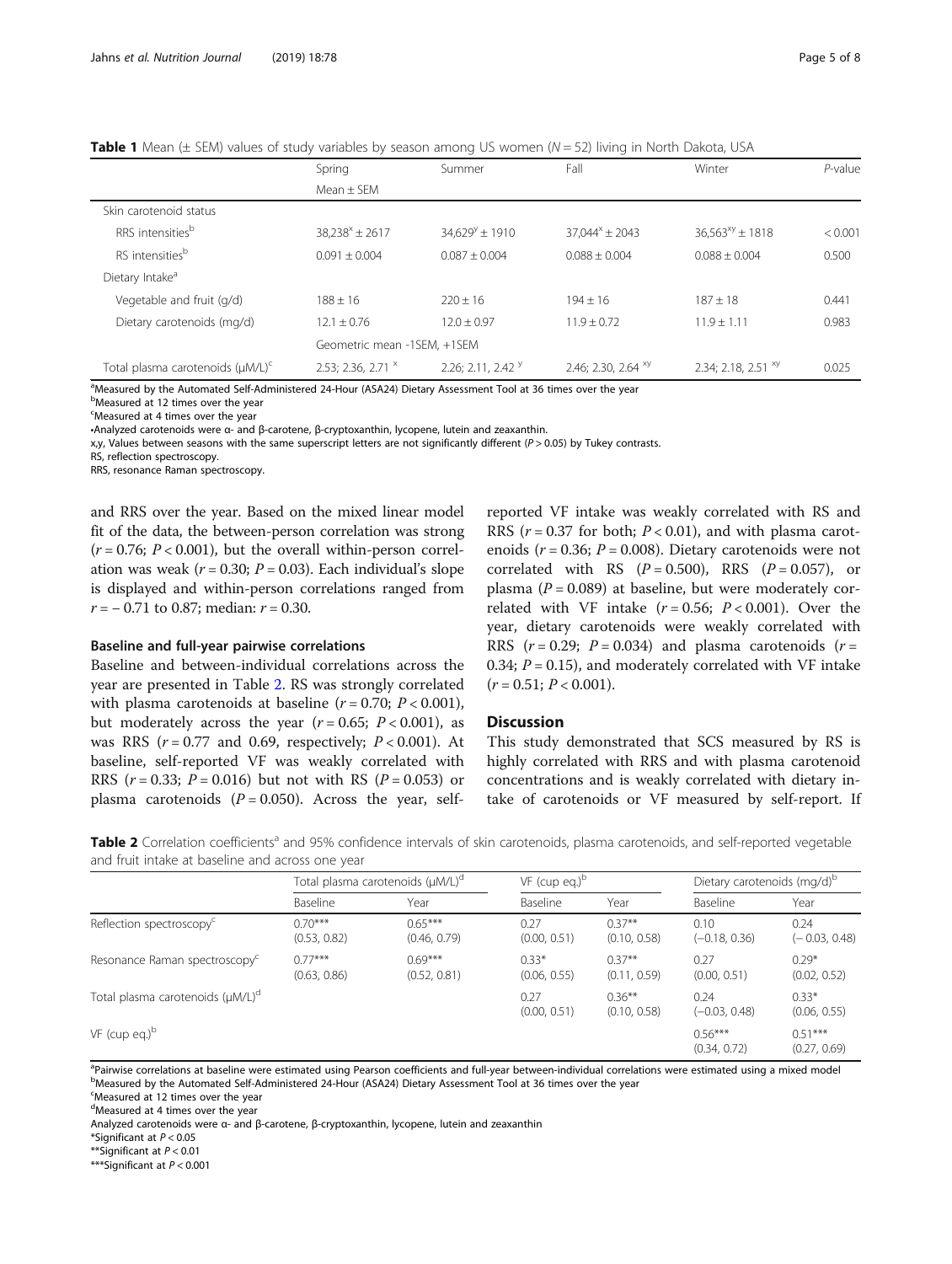plasma carotenoid concentrations are considered the reference biomarker, then our results indicate that SCS may be considered a superior method to self-report for assessing VF intake. However, multiple assessment methods may be needed to gain a more complete assessment of VF intake. Self-report methods can be expensive if interviewer-assisted, and are potentially subject to participant bias such as social desirability [[34](#page-7-0)], whereas SCS cannot detect intake of non-carotenoid-rich VF, such as potatoes or mushrooms. Self-report, by either 24-HR or food frequency questionnaire (FFQ), is the only way to determine overall dietary patterns. Similar to blood carotenoids, SCS is affected by factors that influence the absorption, transport, and metabolism of carotenoids [[35\]](#page-7-0), such as the food matrix  $[36]$  $[36]$  or genetics  $[37]$  $[37]$ , and may be affected by environmental factors, such as smoking, sun exposure, or adiposity, therefore it is (thus far) not possible to link a given SCS score with a specific intake of VF. Regardless, SCS is another tool that public health researchers and clinicians may use for surveillance and assessment of the effectiveness of interventions. For example, SCS is being used to determine the effectiveness of a cost-offset Community Supported Agriculture (CSA) project among low-income children and their caregivers [[38](#page-7-0)] and to determine the effectiveness of a healthy corner store initiative in North Carolina [\[20,](#page-6-0) [39](#page-7-0)]. The present study is especially pertinent as it is the first longitudinal study to assess the relative validity of RS, which is more widely available compared to the RRS technology.

Many factors may have influenced our observed results. Scarmo and colleagues compared SCS (measured by RRS) values over a 6-month period and found good agreement over time, although they also found that RRS scores were lower in summer, as we found [\[14](#page-6-0)]. We did not find strong correlations between SCS and dietary carotenoids in the current study. However, Mayne et al., compared SCS (measured by RRS) to dietary carotenoids measured by a 2 month FFQ (representing "usual" intake) and found a correlation of  $0.57$  [\[10](#page-6-0)]. To put this in perspective, many FFQs are validated compared to blood carotenoid concentrations, with correlations  $\sim 0.2 - 0.5$  [\[40](#page-7-0)–[42\]](#page-7-0). As a year's worth of 24-HR may also be considered to approximate "usual" intake, we found similar correlations with VF intake of  $r = 0.37$ using either SCS method for between-person correlations; generally the only coefficient measured in validation studies. However, within an individual, we found very poor correlations with plasma and dietary intakes for both SCS methods (data not shown), suggesting that SCS is a better indicator of group intakes than of individual intakes. This may be reflective of a number of factors: 1) As there was only marginal variation between seasons in either self-reported VF or dietary carotenoids, these low levels of variability in intake of VF and dietary carotenoids may be at least partially responsible for the low observed correlations; 2) vegetables are often consumed in mixed dishes, which are notoriously difficult to assess and rely upon the best judgement of the respondent to identify a food code similar to what they consumed, which is linked to a recipe similar to that consumed by the respondent, which is then linked to nutrient databases that have their own set of errors. Factors other than vegetable and fruit intake affect blood carotenoid concentrations, and therefore may be expected to impact observed SCS as well. Animal foods, such as eggs (a rich source of lutein), shellfish and salmon contain carotenoids. Genetics is probably the most influential; single nucleotide polymorphisms in the β, β carotene 15,15′-oxygenase 1 [\[43](#page-7-0), [44\]](#page-7-0) gene, as well as others [[45](#page-7-0)–[47\]](#page-7-0), are beginning to be described as affecting blood carotenoid concentrations. Other factors may also play a role, such as smoking, adiposity, sun exposure and oxidative stress exposure, such as chronic illness [\[15](#page-6-0)]. Individuals with metabolic syndrome have lower levels of SCS than healthy individuals [\[48\]](#page-7-0). In addition, carotenoids are sequestered into other body tissues, such as adipose [\[49\]](#page-7-0), eye [\[50](#page-7-0)], bone [\[51\]](#page-7-0), and brain [\[52\]](#page-7-0), leading to competition for skin deposition with resultant variability in tissue levels of carotenoids [\[53](#page-7-0)– [55\]](#page-7-0). The kinetics of carotenoids depositing into skin are still not well-defined, and it is unknown how SCS responds to different doses of VF.

SCS as a biomarker of VF intake has been proposed and several validation studies have been published [\[9](#page-6-0)]. However, this is the first study to compare RS to RRS, and the first to compare SCS to 24-HR data. Specifically, strengths of this study include the full year longitudinal nature of the data as it allowed us to examine correlations both between and within individuals over time, as well as cross-sectionally at baseline. The use of the ASA24 can also be considered a strength as it collects detailed dietary information. This study also has several limitations to consider. The sample is small, homogeneous, and not generalizable to the larger US population. The women who participated were also overweight; only 23% had obesity. Thus, our results may differ in lean populations and people with obesity. SCS, in addition to the caveats listed above, is limited in that it only responds to carotenoid-rich foods. However, it is an objective measure, and current dietary guidance specifically recommends intake of dark green and orange and red vegetables, which are rich in carotenoids [[56\]](#page-7-0). SCS was poorly correlated with baseline self-reported VF intake, which is not surprising considering that 24-HRs estimate only short-term intake, while SCS may be expected to represent longer-term tissue stores. The RS device used in this study was a prototype, and the commerciallyavailable RS device may be more sensitive.

# Conclusions

In conclusion, we found that SCS is strongly correlated to plasma carotenoids, but weakly to self-reported VF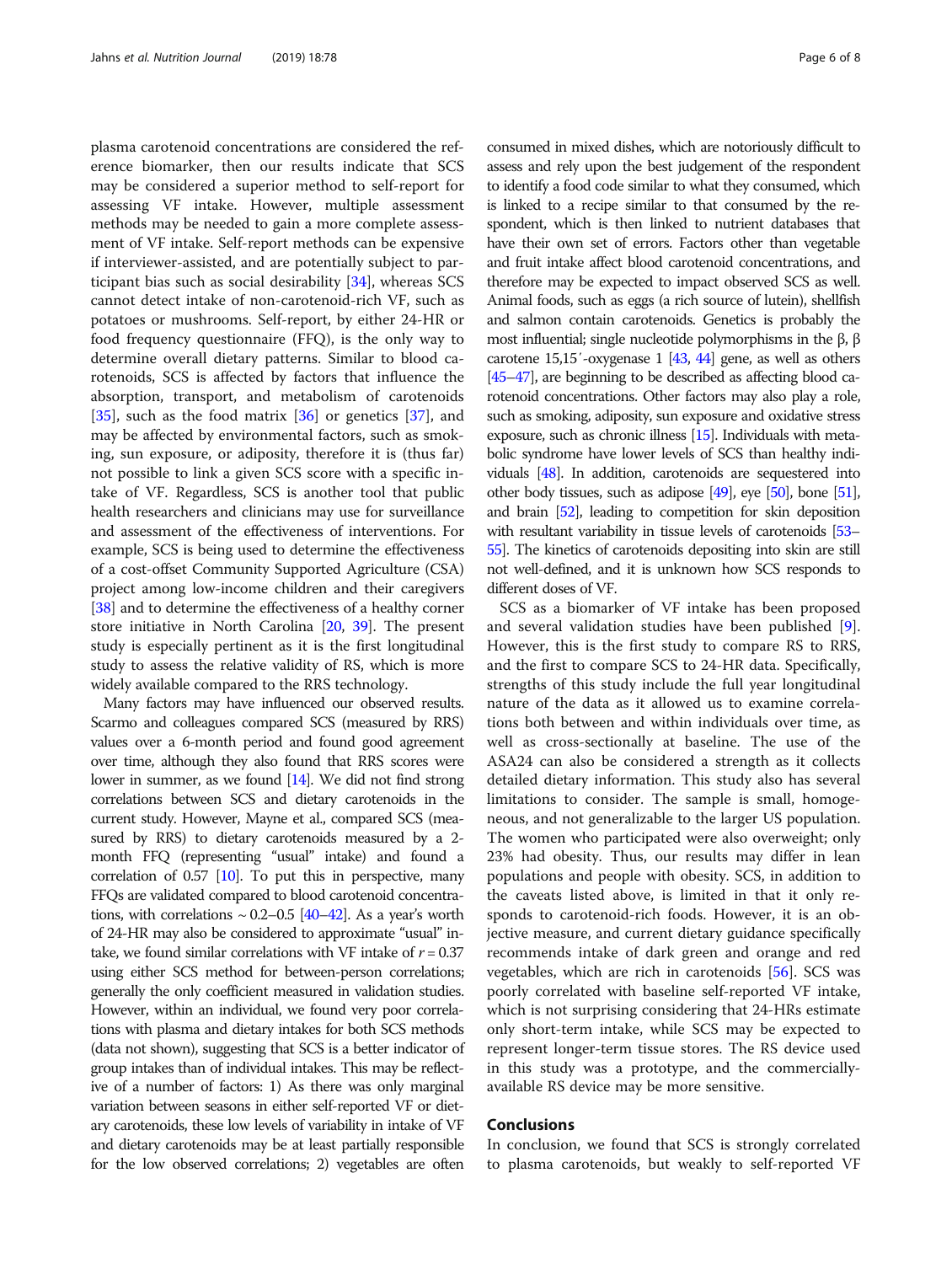<span id="page-6-0"></span>intake. This begs the question, which method do we choose to evaluate our interventions? In this long-term study, we have shown that plasma carotenoid concentrations, the gold standard for VF intake, are strongly correlated with RS and RRS but only weakly correlated with self-reported dietary intake of VF. SCS, particularly as measured by RS, is rapid, non-invasive and does not require specialized training or data processing compared to blood carotenoid analysis. Our results indicate that SCS assessed via RRS and RS is more strongly associated with plasma carotenoids than is self-reported VF or carotenoid intake. At this point, there are a variety of methods to assess changes in VF intake, and we cautiously suggest that SCS can be another tool that researchers and clinicians may utilize when attempting to change dietary behavior or during population-level monitoring and surveillance.

#### **Abbreviations**

ASA24: Automated Self-Administered 24-Hour Dietary Assessment Tool; RRS: resonance Raman spectroscopy; RS: reflection spectroscopy; SCS: skin carotenoid status; VF: vegetables and fruits

#### Acknowledgements

Not applicable.

#### Authors' contributions

LJ designed and conducted research; IE and WG provided essental materials, MB analyzed data, LKJ performed statistical analysis; all authors interpreted results and wrote the paper; LJ had primary responsibility for final content. All authors read and approved the final manuscript.

#### Funding

United States Department of Agriculture, Agricultural Research Service 3062– 51000-051-00D.

#### Availability of data and materials

Data described in the manuscript, code book, and analytic code will be made available upon request pending approval and signed agreements.

#### Ethics approval and consent to participate

The study protocol was approved by the Institutional Review Board of the University of North Dakota and all participants provided informed written consent.

#### Consent for publication

Not applicable.

#### Competing interests

WG and IE hold patents on the reflection technology and are with Longevity Link Corporation, the maker of the instrumentation used in this study The other authors declare that they have no competing interests.

#### Author details

<sup>1</sup>United States Department of Agriculture, Agricultural Research Service, Grand Forks Human Nutrition Research Center, 2420 2nd Avenue North, Grand Forks, ND 58203, USA. <sup>2</sup> Department of Health Sciences, William & Mary, 251 Ukrop Way, Williamsburg, VA 23185, USA. <sup>3</sup>Department of Food Science and Nutrition, 225 Food Science and Nutrition, 1334 Eckles Ave, St. Paul, MN 55108, USA. <sup>4</sup>Department of Public Health, Brody School of Medicine, East Carolina University, 115 Heart Drive MS 660, Greenville, NC 27834, USA. <sup>5</sup>Department of Nutrition and Health Sciences, College of Health, Ball State University, Muncie, IN 47306, USA. <sup>6</sup>Longevity Link Corporation, University of Utah Research Park, 391 Chipeta Way Suite E, Salt Lake City, UT 84108, USA.

### Received: 6 August 2019 Accepted: 30 October 2019 Published online: 21 November 2019

#### References

- 1. Aune D, Giovannucci EL, Boffetta P, Fadnes LT, Keum N, Norat T, et al. Fruit and vegetable intake and the risk of cardiovascular disease, total cancer and all-cause mortality–a systematic review and dose-response meta-analysis of prospective studies. Int J Epidemiol. 2017;46:1029–56.
- 2. Abe SK, Stickley A, Roberts B, Richardson E, Abbott P, Rotman D, et al. Changing patterns of fruit and vegetable intake in countries of the former Soviet Union. Public Health Nutr. 2013;16:1924–32.
- Rehm CD, Peñalvo JL, Afshin A, Mozaffarian D. Dietary intake among us adults, 1999-2012. JAMA. 2016;315:2542–53.
- 4. Capacci S, Mazzocchi M. Five-a-day, a price to pay: an evaluation of the UK program impact accounting for market forces. J Health Econ. 2011;30:87–98.
- 5. Pomerleau J, Lock K, Knai C, McKee M. Interventions designed to increase adult fruit and vegetable intake can be effective: a systematic review of the literature. J Nutr. 2005;135:2486–95.
- 6. Subar AF, Freedman LS, Tooze JA, Kirkpatrick SI, Boushey C, Neuhouser ML, et al. Addressing current criticism regarding the value of self-report dietary data. J Nutr. 2015;145:2639–45.
- 7. Jenab M, Slimani N, Bictash M, Ferrari P, Bingham SA. Biomarkers in nutritional epidemiology: applications, needs and new horizons. Hum Genet. 2009;125:507–25.
- 8. Institute of Medicine, National Academy of Sciences, Food and Nutrition Board, Panel on Dietary Antioxidants and Related Compounds. Dietary Reference Intakes for Vitamin C, Vitamin E, Selenium, and Carotenoids Washington: National Academy Press; 2000.
- 9. Ermakov IV, Ermakova M, Sharifzadeh M, Gorusupudi A, Farnsworth K, Bernstein PS, et al. Optical assessment of skin carotenoid status as a biomarker of vegetable and fruit intake. Arch Biochem Biophys. 2018;646:46–54.
- 10. Mayne ST, Cartmel B, Scarmo S, Lin H, Leffell DJ, Welch E, et al. Noninvasive assessment of dermal carotenoids as a biomarker of fruit and vegetable intake. Am J Clin Nutr. 2010;92:794–800.
- 11. Ermakov IV, Gellermann W. Validation model for Raman based skin carotenoid detection. Arch Biochem Biophys. 2010;504:40–9.
- 12. Nguyen LM, Scherr RE, Linnell JD, Ermakov IV, Gellermann W, Jahns L, et al. Evaluating the relationship between plasma and skin carotenoids and reported dietary intake in elementary school children to assess fruit and vegetable intake. Arch Biochem Biophys. 2015;572:73–80.
- 13. Jahns L, Johnson LK, Mayne ST, Cartmel B, Picklo MJ Sr, Ermakov IV, et al. Skin and plasma carotenoid response to a provided intervention diet high in vegetables and fruit: uptake and depletion kinetics. Am J Clin Nutr. 2014;100:930–7.
- 14. Scarmo S, Cartmel B, Lin H, Leffell DJ, Ermakov IV, Gellermann W, et al. Single v. multiple measures of skin carotenoids by resonance Raman spectroscopy as a biomarker of usual carotenoid status. Br J Nutr. 2013:911–7.
- 15. Mayne ST, Cartmel B, Scarmo S, Jahns L, Ermakov IV, Gellermann W. Resonance Raman spectroscopic evaluation of skin carotenoids as a biomarker of carotenoid status for human studies. Arch Biochem Biophys. 2013;539:163–70.
- 16. Ermakov IV, Gellermann W. Optical detection methods for carotenoids in human skin. Arch Biochem Biophys. 2015;572:101–11.
- 17. Ermakov IV, Gellermann W. Dermal carotenoid measurements via pressure mediated reflection spectroscopy. J Biophotonics. 2012;5:559–70.
- 18. Scarmo S, Cartmel B, Lin H, Leffell DJ, Welch E, Bhosale P, et al. Significant correlations of dermal total carotenoids and dermal lycopene with their respective plasma levels in healthy adults. Arch Biochem Biophys. 2010;504:34–9.
- 19. Scarmo S, Henebery K, Peracchio H, Cartmel B, Lin H, Ermakov IV, et al. Skin carotenoid status measured by resonance Raman spectroscopy as a biomarker of fruit and vegetable intake in preschool children. Eur J Clin Nutr. 2012;66:555–60.
- 20. Jilcott Pitts SB, Jahns L, Wu Q, Moran NE, Bell RA, Truesdale KP, et al. A noninvasive assessment of skin carotenoid status through reflection spectroscopy is a feasible, reliable and potentially valid measure of fruit and vegetable consumption in a diverse community sample. Public Health Nutr. 2018:1664–70.
- 21. Jahns L, Johnson LK, Scheett AJ, Stote KS, Raatz SK, Subar AF, et al. Measures of diet quality across calendar and winter holiday seasons among midlife women: a 1-year longitudinal study using the automated selfadministered 24-hour recall. J Acad Nutr Diet. 2016;116:1961–9.